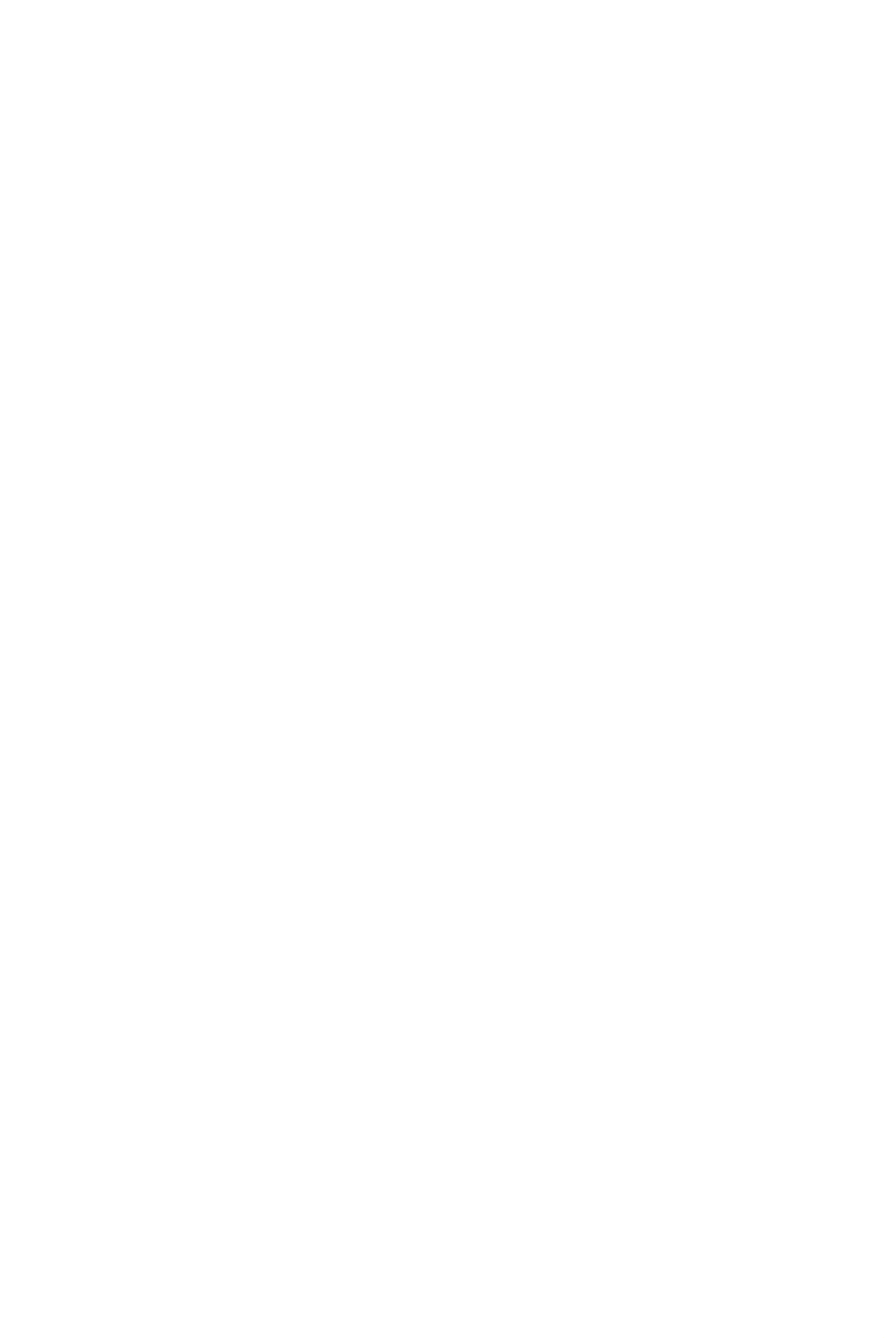| English |                        |
|---------|------------------------|
|         | Operating instructions |

Mode d'emploi Page 8 - 14 **Français**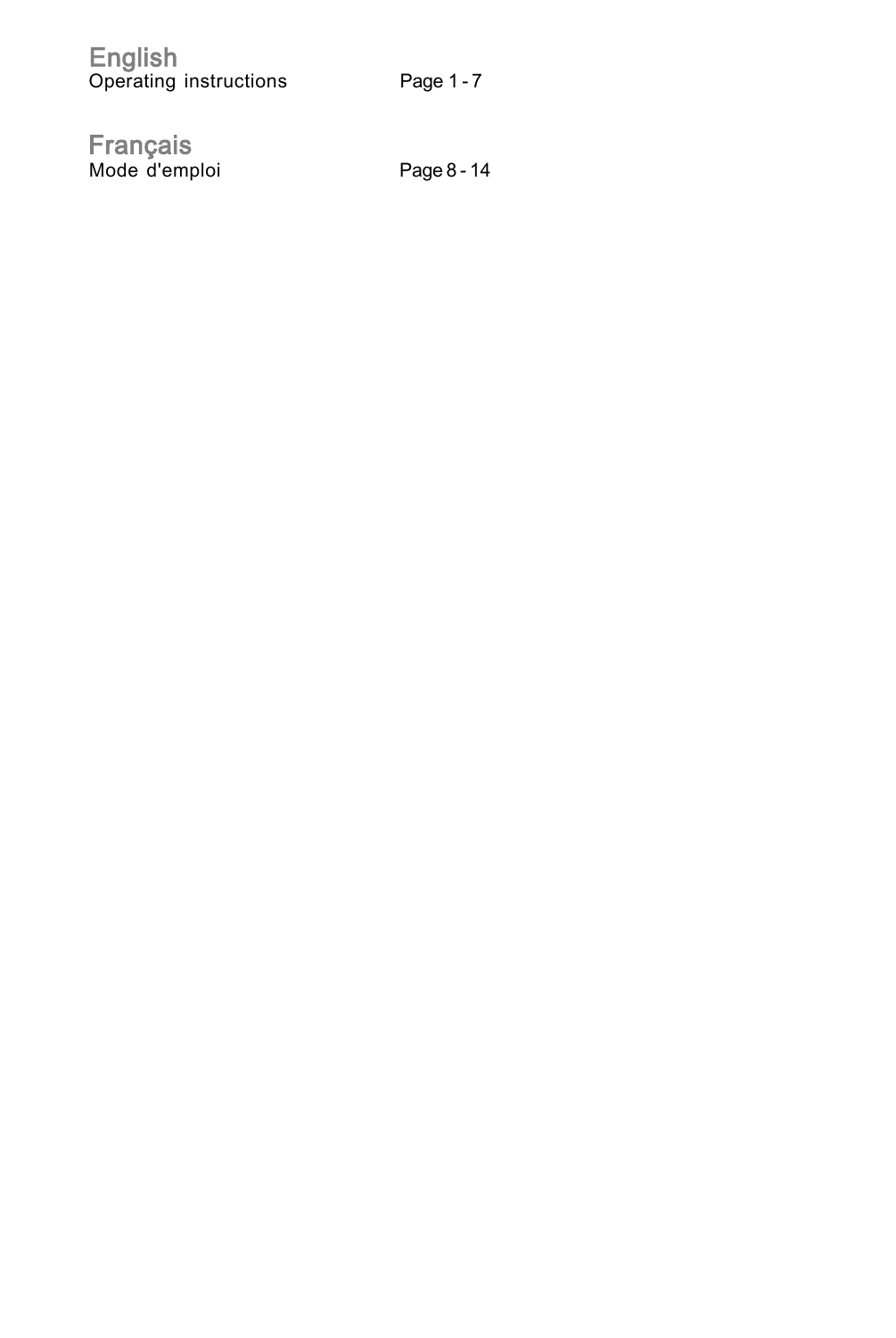# **English INTRODUCING YOUR MONITOR**

Please read this brief guide carefully before you try to use your monitor. This manual shows you how to connect the monitor and use it in various operating modes. It also explains the picture controls and gives instructions for the installation, use and service of the 1902A.

The Commodore 1902A is a full-color **dual** monitor, meaning it can display computer output in either 40- or 80-column screen widths. Some computers, like the Commodore 64, display screen output in a 40-column format. Others, like the Commodore PC, require an 80-column screen. The Commodore 128 can display on both screen widths. You can select the operating mode you want with the flick of a switch. The switch setting depends on the computer you have connected to the 1902A monitor.

The 1902A can be used in three operating modes: two 40-column and one 80-column. The two 40-column modes are **Composite Video (CVBS)** and **Separated (LCA) Video.** The one 80-column mode is **digital RGBI.** The following chart shows recommended monitor operating modes by computer. Depending on your computer, you'll find that certain operating modes give better displays while other modes may not even produce a picture.

### **Monitor Operating Mode by Computer Model**

|                                | 40 - Column                                        | 80 - Column |
|--------------------------------|----------------------------------------------------|-------------|
|                                | Composite Video (CVBS)/Separted (LCA) Digital RGBI |             |
| Commodore 128                  |                                                    |             |
| @ Commodore 64                 | ×.                                                 |             |
| @ Plus/4                       | ٠                                                  |             |
| @ Commodore 16<br>Commodore PC |                                                    | ۰           |

 $@$  = The 40 column composite video and separated (LCA) output capabilities depend on the audio/video port female pin connections. If the A/V port has eight female pin connections, use the separated (LCA) video output and corresponding cable supplied with the monitor. This cable has an eight pin din male connector on the computer connection end and a six pin din male connector on the monitor connection end.

If the computer's audio/video port has five female pin connections, use the composite video output and a corresponding cable not supplied with the monitor This cable has a five pin din male connector on the computer connection end and two male phone plug connectors on the monitor connection end. See the page three for a connecting diagram.

#### **Important Note for Separated (LCA) Video Users:**

To enhance the Picture quality to its fullest potential, make sure that the Comb Filter Defeat Switch is pressed IN when utilizing the monitor in separated (LCA) video output. This is the leftmost switch on the back of the monitor as you look at it from the rear view.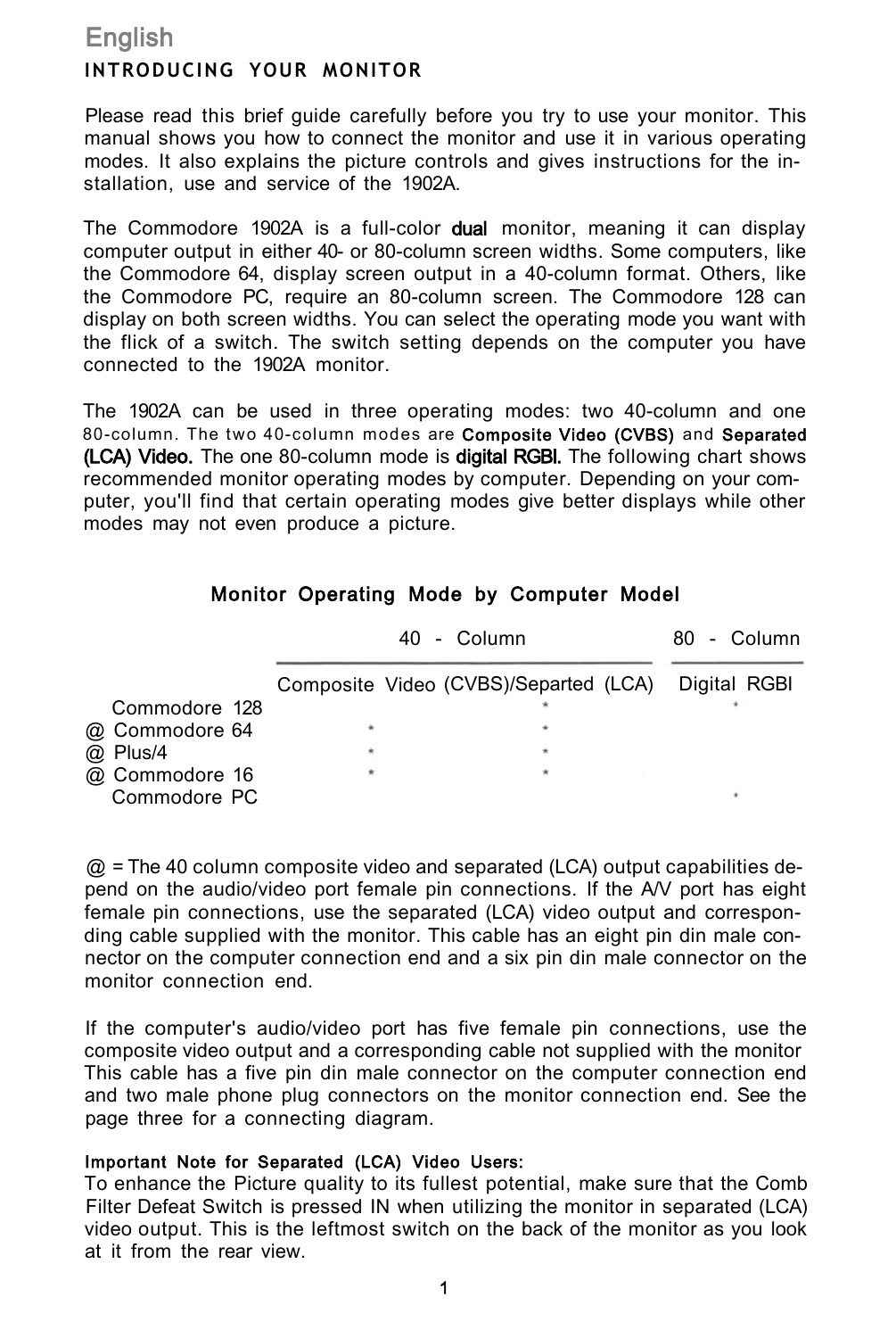# **Additional Note:**

The Composite Video (CVBS) and Separated (LCA) video signals CANNOT BE USED AT THE SAME TIME. The monitor is designed in such a way that a video cassette recorder (VCR) or video disc player can be connected to the Composite video (CVBS) monitor port while a computer is connected to the Separated Video (LCA) monitor port. Both devices CANNOT be powered on at the same time. If you do, you will see either a scrambled picture or no picture at all. Either the VCR (or video disc player) OR the computer can be turned on at any one particular time, but not both.

The 1902A monitor features a 13" screen (measured diagonally) and operates on the North American Television Standard (NTSC).

If you have problems with you monitor that are not covered in this manual, see your Commodore dealer or a qualified technician.





**The lightning flash with arrowhead symbol, within an equilateral triangle is intended to alert the user of the presence of uninsulated "dangerous voltage" within the product's enclosure, that may be of sufficient magnitude to constitute a risk of electric shock to persons.** 



**The exclamation point with an equilateral triangle is intended to alert the user of the presence of important operating and maintenance (servicing) instructions in the literature accompanying the appliance.** 

# **WARNIN G**

**TO PREVENT DAMAGE WHICH MAY RESULT IN FIRE OR SHOCK HAZARD, DO NOT EXPOSE THIS APPLIANCE TO RAIN OR EXCESSIVE MOISTURE.**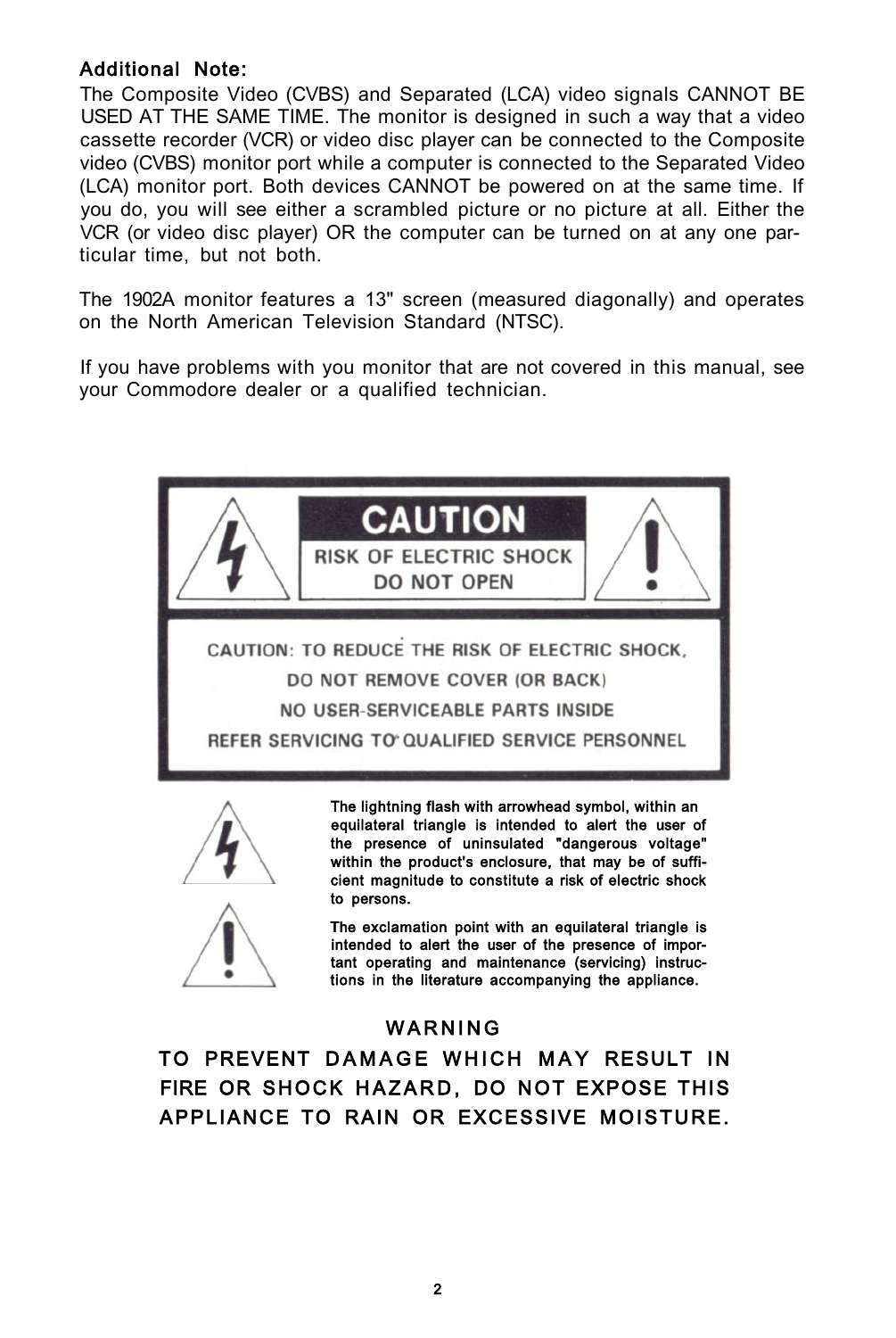# **CONNECTION TO THE COMPUTER**

Your monitor is equipped with phono connectors for input of "composite" video and audio signals, a six pin din connector for "separated" (LCA) video signal and a eight pin din connector for digital (TTL) RGBI.

The illustrations below demonstrate the different types of computer connections that can be made to your monitor.

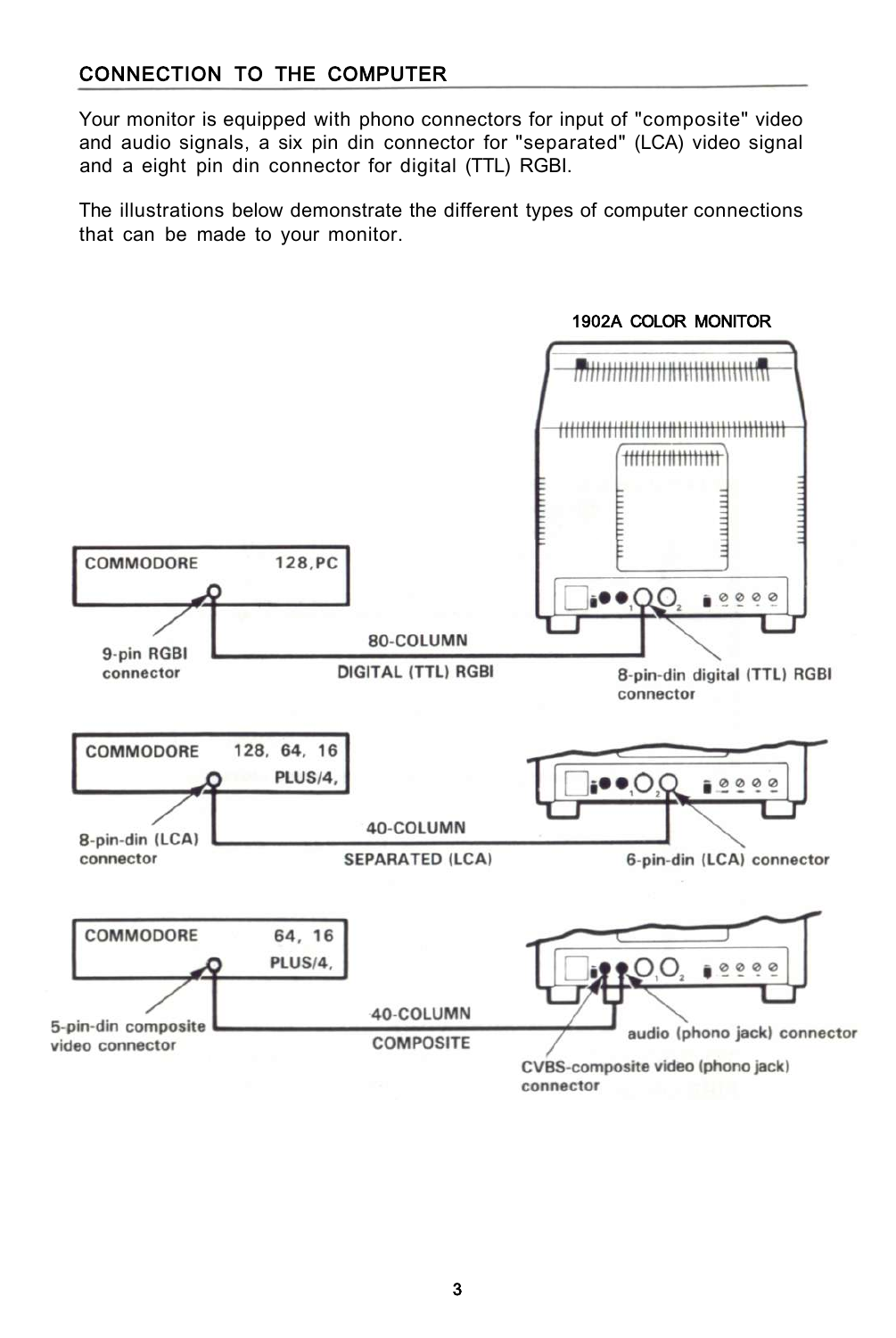

**you to adjust the monitor's viewing angle.**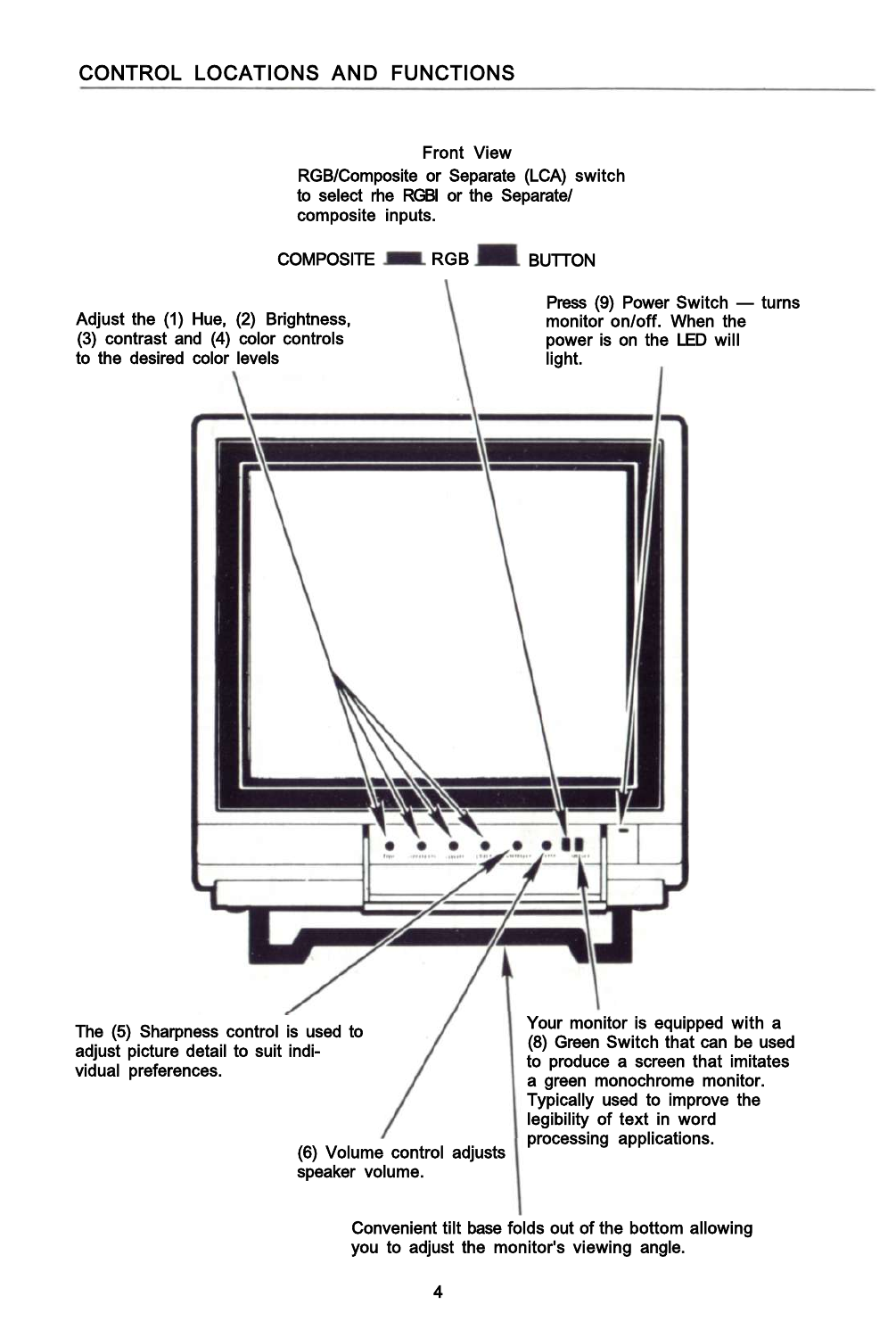

**(6) VCR Button — If you use your monitor as a display for your VCR, VLP or Video Camera press this button to adjust the monitor's circuitry to those devices.** 

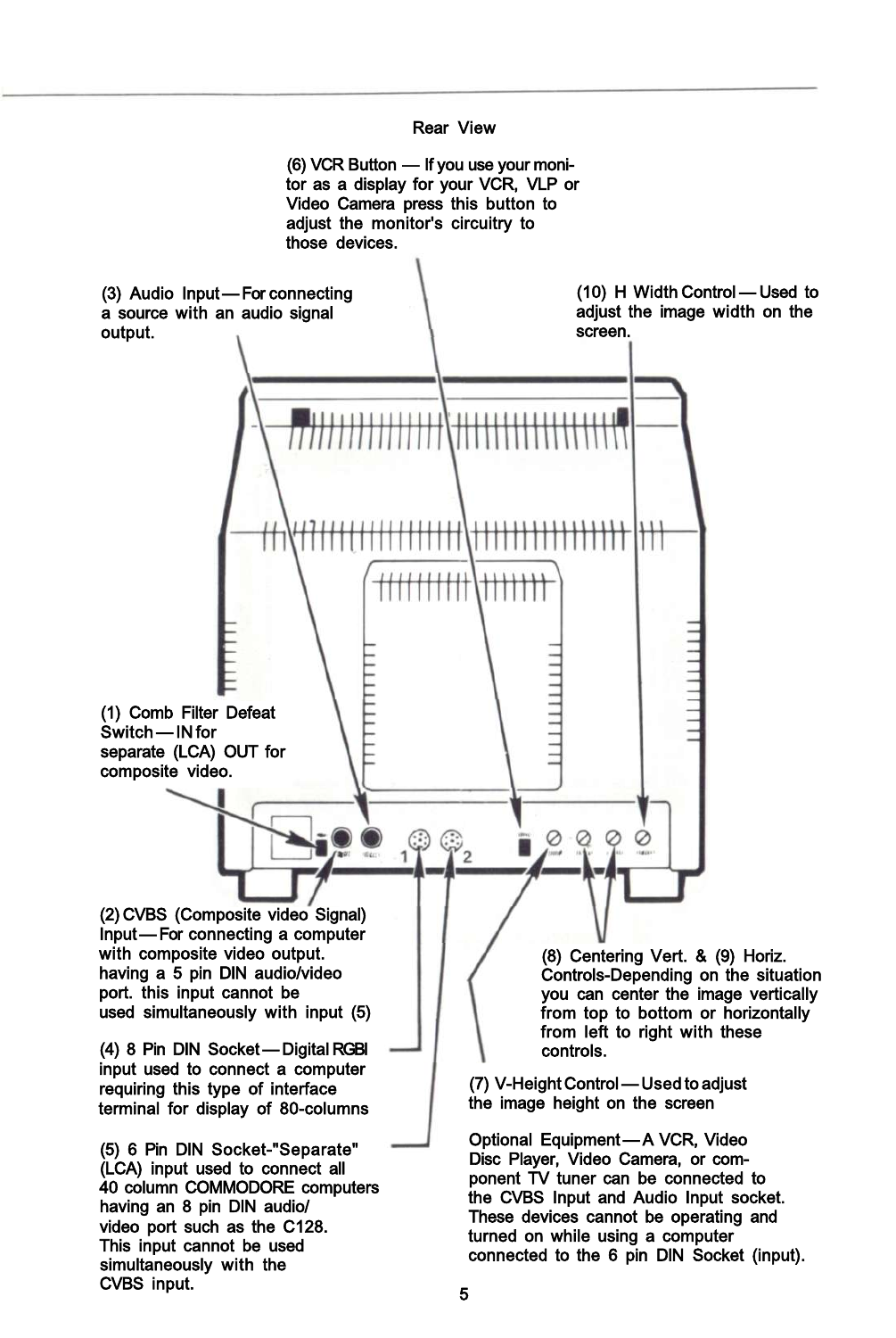#### **8 AND 6 Pin DIN Sockets**

#### **PIN ASSIGNMENTS**

| PIN NO. | DIGITAL RGBI INPUT<br>8 PIN<br><b>SIGNAL</b> | <b>SEPARATE (LCA)</b><br>6 PIN<br><b>SIGNAL</b> | 8                        |
|---------|----------------------------------------------|-------------------------------------------------|--------------------------|
| 1       | Not connected                                | Not used                                        |                          |
| 2       | Red                                          | Audio                                           | <b>DIGITAL RGBI</b>      |
| 3       | Green                                        | Ground                                          | <b>INPUT</b>             |
| 4       | <b>Blue</b>                                  | Chroma                                          |                          |
| 5       | Intensity                                    | Not used                                        | (2)<br>4<br>$\mathbf{S}$ |
| 6       | Ground                                       | Luminance                                       | 5                        |
| 7       | Horiz. Sync                                  |                                                 | SEPARATE(LCA)            |
| 8       | Vert. Sync                                   |                                                 | <b>INPUT</b>             |

When using these sockets before connecting the equipment, place the RGB/Composite switch in the relevant position.

# **CAUTION:**

This monitor generates and uses radio frequency energy and if not installed and used properly, that is, in strict accordance with the manufacturer's instructions, may cause interference to radio and television reception. It has been type tested and found to comply with the limits for a Class B computing device in accordance with the specifications in Subpart J or part 15 of FCC Rules, which are designed to provide reasonable protection against such interference in a residential installation. However, there is no guarantee that interference will not occur in a particular installation. If it does cause interference to radio or television reception, which can be determined by turning the equipment off and on, the user is encouraged to try to correct the interference by one or more of the following measures:

...reorient the receiving antenna

...relocate the computer with respect to the receiver

...move the computer away from the receiver

...plug the computer into a different outlet so that the computer and receiver are on different circuits

If necessary, the user should consult the dealer or an experienced radio/television technician for additional suggestions. The user may find the following booklet prepared by the Federal Communications Commission helpful: "How To identify and Resolve Radio-TV Interference Problems". This booklet is available from the US Government Printing Office, Washington, D.C., 20402, Stock No. 004-000-00345-4.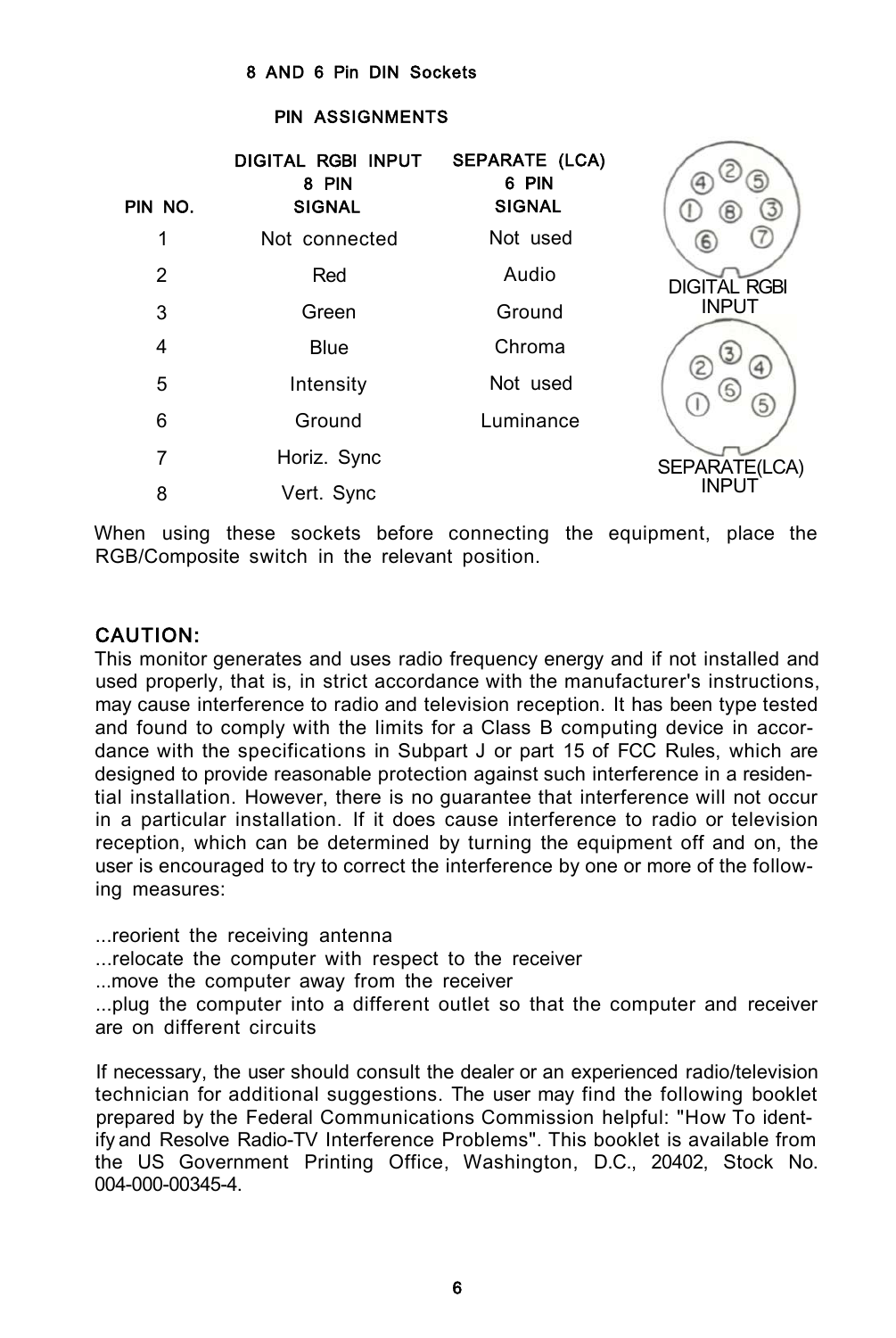# **TECHNICAL SPECIFICATIONS**

| Picture Tube Type      | 13" diagonally measured                                                                                                                                                              |
|------------------------|--------------------------------------------------------------------------------------------------------------------------------------------------------------------------------------|
| Deflection Angle       | $90^{\circ}$                                                                                                                                                                         |
| Video Input signal     | Composite Video, 1Vp-p, negative sync, phono<br>connection type.<br>TTL level digital video, separate horizontal and<br>vertical syncs.<br>Separated (L.C.A.) Luminance/Chroma/Audio |
| Horizontal Resolution  | 640 dots (RGB)                                                                                                                                                                       |
| Character Field        | 25 Lines of 80 characters (2000 total) for 80 column<br>output.<br>25 Lines of 40 characters (1000 total) for composite<br>and separated output.                                     |
| Audio Input Level      | Up to 150mV, phono connector type.                                                                                                                                                   |
| Audio Output Level     | Up to 1W $@5\%$ distortion.                                                                                                                                                          |
| Power Supply           | 120Vac ± 10%, 50-60Hz                                                                                                                                                                |
| Power Consumption      | 75 Watts Maximum                                                                                                                                                                     |
| Dimensions (H x W x D) | 320 x 350 x 387mm                                                                                                                                                                    |

In support of our policy of continuous product improvement, the above specifications are subject to change without notice.

# **SAFETY PRECAUTIONS**

- A. Do not place objects on top of the monitor cabinet which could fall into vents or which could cover them and prevent proper cooling of the monitor's electronics.
- B. To reduce the risk of fire or shock, never expose the monitor to rain or excessive moisture.
- C. Do not place your monitor where sunlight or bright room light will fall directly on the screen.
- D. When necessary clean the cabinet with a damp cloth. use only mild detergents. Do not use alcohol or ammonia based products.
- E. Unplug the AC cord from the outlet if the monitor is not to be used for an extended period of time.

# **User Maintenance Caution**

There are no user serviceable parts inside the monitor's cabinet. Do not attempt to remove the cabinet back, as you will be exposed to a shock hazard.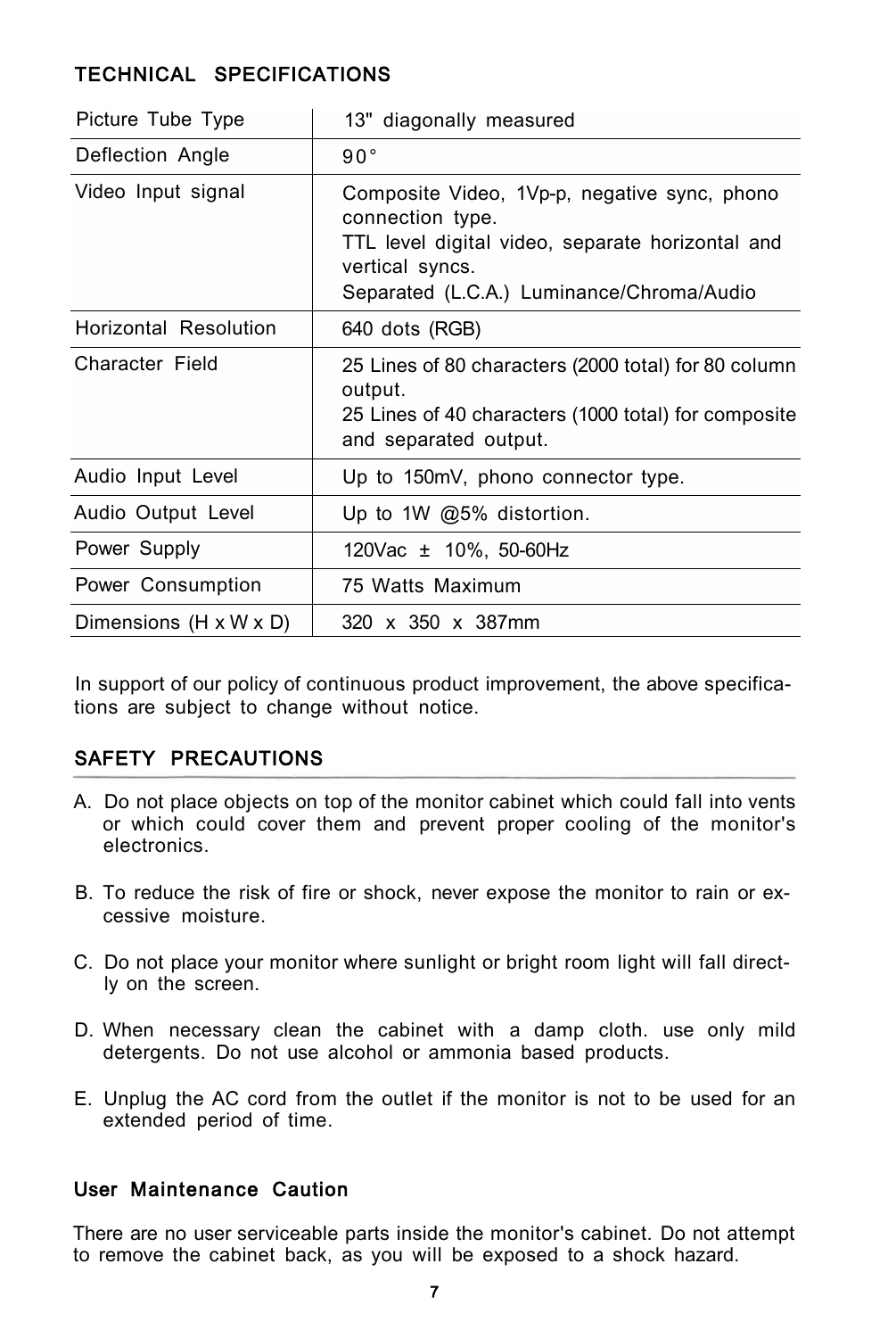# **PRESENTATION DE VOTRE MONITEUR**

Veuillez lire attentivement ce bref mode d'emploi avant d'essayer d'utiliser votre moniteur. Ce manuel vous montre comment le connecter et l'utiliser dans divers modes de fonctionnement. Il explique également comment régler l'image et donne des instructions de mise en place, d'utilisation et d'entretien du 1902A.

Le Commodore 1902A est un moniteur toutes couleurs, double format, ce qui signifie qu'il permet d'afficher le signal de sortie d'un ordinateur sur une largeur d'écran de soit 40 soit 80 colonnes. Certains ordinateurs, telle Commodore 64. ne permettent l'affichage qu'au format 40 colonnes. D'autres, tels le Commodore PC, nécessitent un écran de 80 colonnes. Le Commodore 128 permet de visualiser sur les deux largeurs d'écran. Le mode de fonctionnement se choisit par simple manoeuvre d'un commutateur. Ce choix dépend de l'ordinateur que vous avez connecté au moniteur 1902A.

Le 1902A peut fonctionner suivant trois modes: deux modes 40 colonnes et un mode 80 colonnes. Les deux modes 40 colonnes sont Video Composite (CVBS) et Video Séparée (LCA). L'unique mode 80 colonnes est RGBI digital. Le tableau ci-dessous indique les modes de fonctionnement recommandés pour chaque type d'ordinateur. Suivant l'ordinateur dont vous disposez, vous constaterez que certains modes de fonctionnement donnent de meilleures visualisations, tandis que d'autres ne parviennent pas même à produire une image.

#### **Mode de fonctionnement du moniteur par modèle d'ordinateur**

|                | 40 colonnes |                                      | 80 colonnes  |  |
|----------------|-------------|--------------------------------------|--------------|--|
|                |             | Video Composite (CVBS)/Séparée (LCA) | RGBI Digital |  |
| Commodore 128  |             |                                      |              |  |
| @ Commodore 64 |             |                                      |              |  |
| @ Plus/4       |             |                                      |              |  |
| @ Commodore 16 |             |                                      |              |  |
| Commodore PC   |             |                                      |              |  |

 $@ =$  La possibilité d'utiliser les modes vidéo composite et séparé (LCA) dépend du brochage femelle du connecteur audio vidéo. S'il est destiné pour une fiche 8 broches, utilisez la sortie vidéo séparée (LCA) et le câble correspondant fourni avec le moniteur. Ce câble est équipé d'un connecteur mâle 8 broches DIN à l'extrémité raccordée à l'ordinateur et d'un connecteur mâle 6 broches DIN à l'extrémité raccordée au moniteur.

Si la sortie audio/vidéo de l'ordinateur est destinée à une fiche à 5 broches, utilisez la sortie video composite et un câble approprié non fourni avec le moniteur. Ce câble est équipé d'un connecteur mâle 5 broches DIN à l'extrémité raccordée à l'ordinateur et de deux fiches téléphone à t'extrémité côté moniteur. Vous trouverez le schéma de branchement en page 3.

#### **Remarque importante à l'intention des utilisateurs d'un signal vidéo séparée (LCA):**

Pour donner à l'image une qualité optimale, assurez-vous que le bouton sélecteur Comb Filter Defeat est en position enfoncée, si vous utilisez le moniteur en sortie vidéo séparée (LCA). C'est le bouton qui se trouve le plus à gauche en face arrière du moniteur, vu de l'arrière.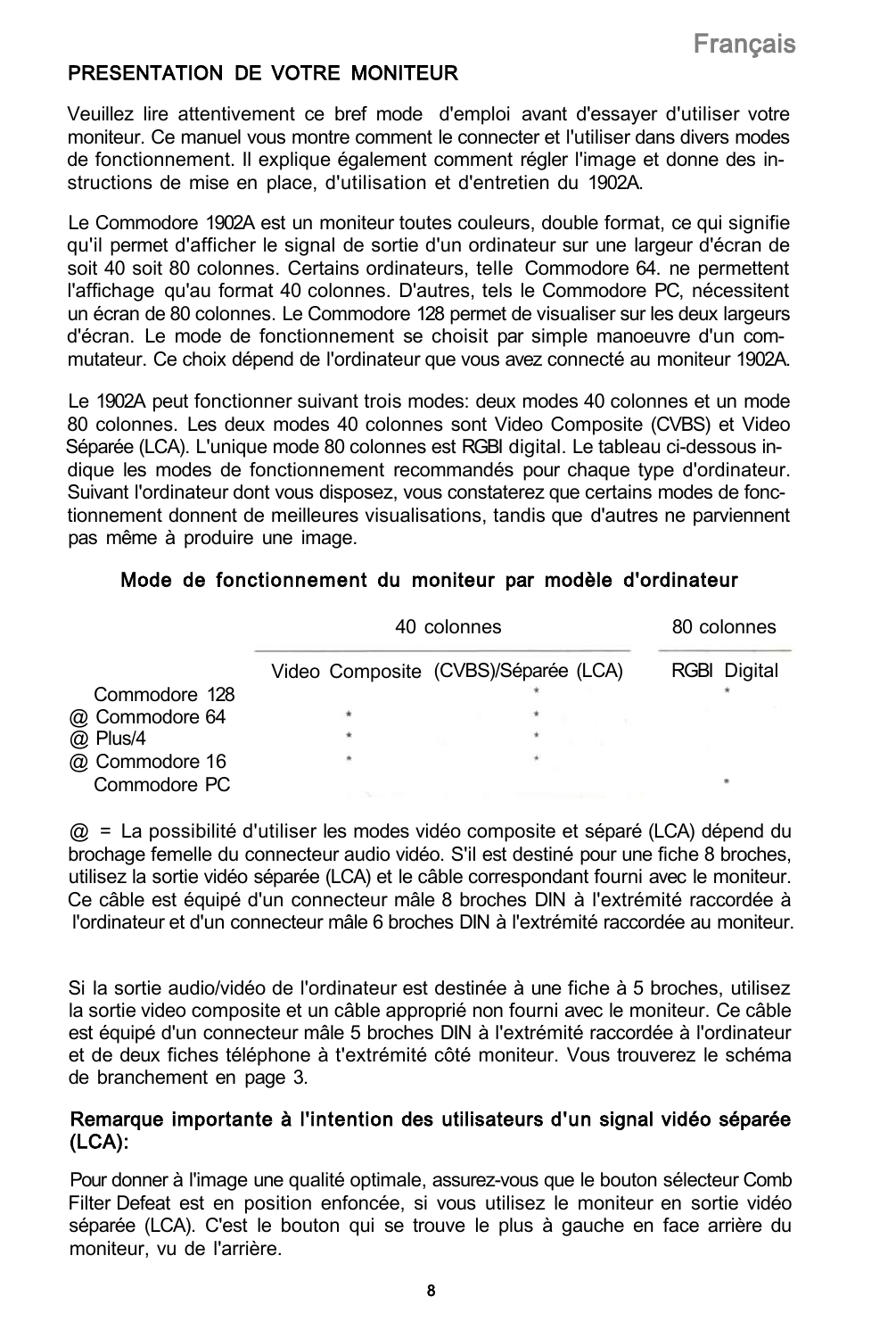# **Remarque complémentaire:**

Les signaux vidéo Composite (CVBS) et Séparée (LCA) NE PEUVENT ETRE UTILISES SIMULTANEMENT. Le moniteur est concu de telle sorte que l'on puisse connecter un magnétoscope ou un lecteur de vidéodisques à l'entrée vidéo Composite (CVBS), alors qu'un ordinateur est connecté à l'entrée vidéo Séparée (LCA). Toutefois, les deux appareils connectes NE PEUVENT être mis en circuit simultanément. Si vous le faites, vous auréz une image brouillée ou pas d'image du tout. Vous pouvez mettre en service à tout moment SOIT le magnétoscope (ou le lecteur de vidéo disques) SOIT l'ordinateur, mais pas les deux.

Le moniteur 1902A est équipé d'un écran et fonctionne suivant le standard de télévision nord-américain (NTSC).

Si votre moniteur soulève des problèmes non mentionnés dans ce manuel, consultez notre revendeur ou un technicien qualifié.



#### **AVERTISSEMENT**

**POUR EVITER TOUTE DEGRADATION ENTRAINANT UN RISQUE D'INCENDIE OU DE DECHARGE ELECTRIQUE, NE PAS EXPOSER CET APPAREIL A LA PLUIE NI A UNE HUMIDITE EXCESSIVE.**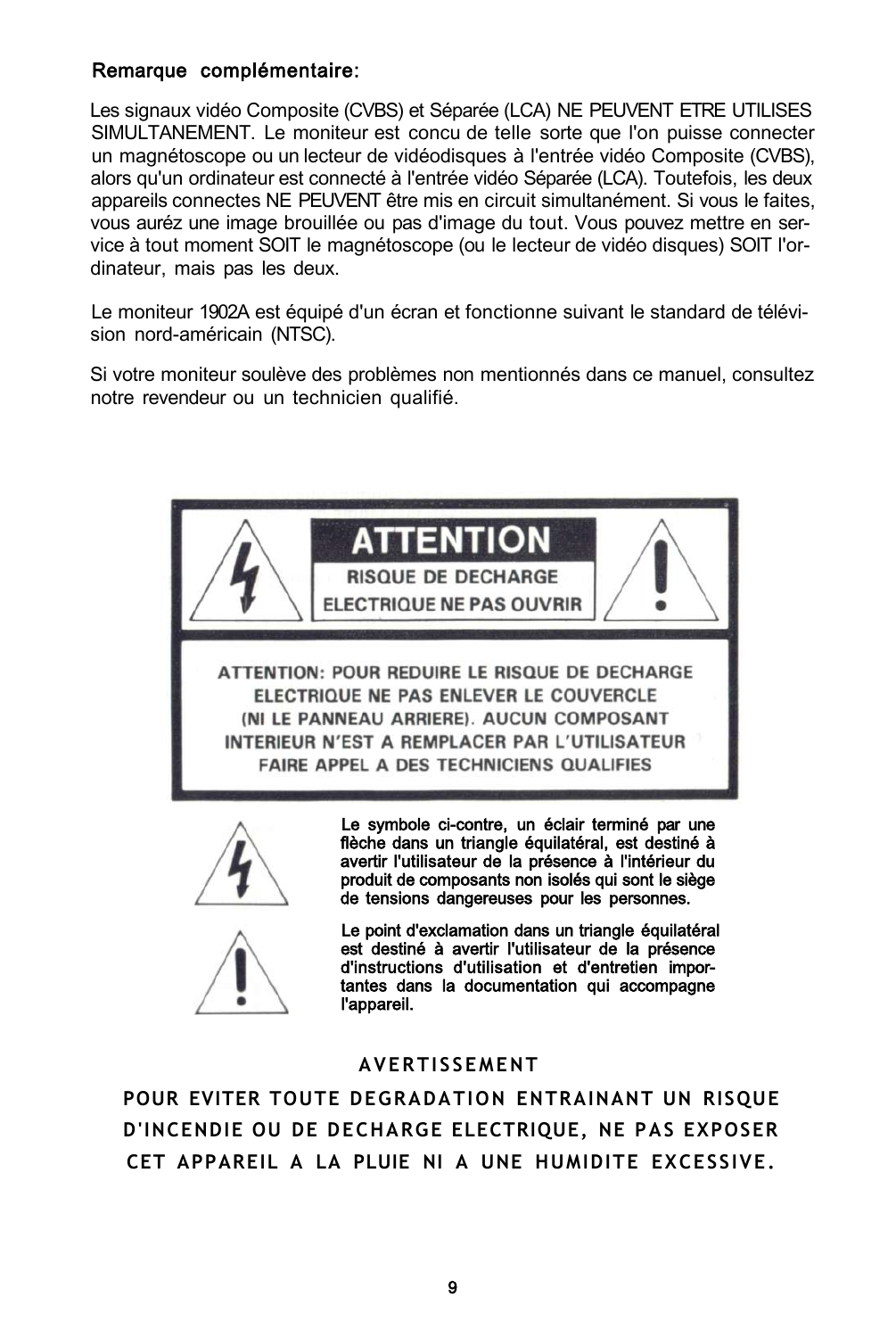# **BRANCHEMENT SUR L'ORDINATEUR**

Votre moniteur est équipé de connecteurs d'entrée phono pour signaux vidéo "composites" et audio, d'un connecteur DIN 6 broches pour signal vidéo "séparé" (LCA) et d'un connecteur DIN 8 broches pour signal RGBI numérique (TTL).

Les différentes, manières de connecter votre, moniteur à un ordinateur sont illustrées ci-dessous.



#### **MONITEUR COULEUR 1902A**

CVBS (jack phono)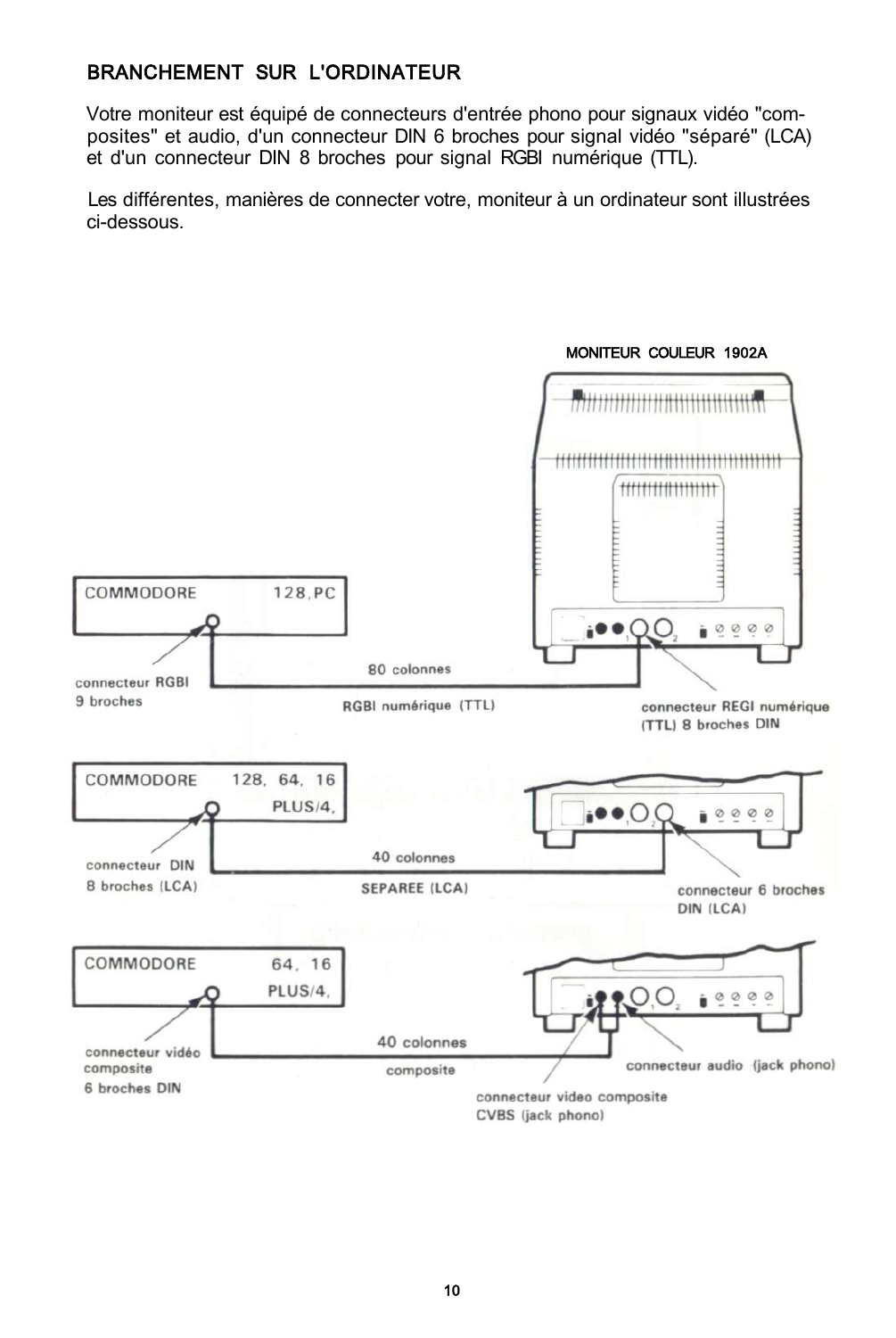

**Commode support rabattable vous permettant de régler l'angle d'observation du moniteur.**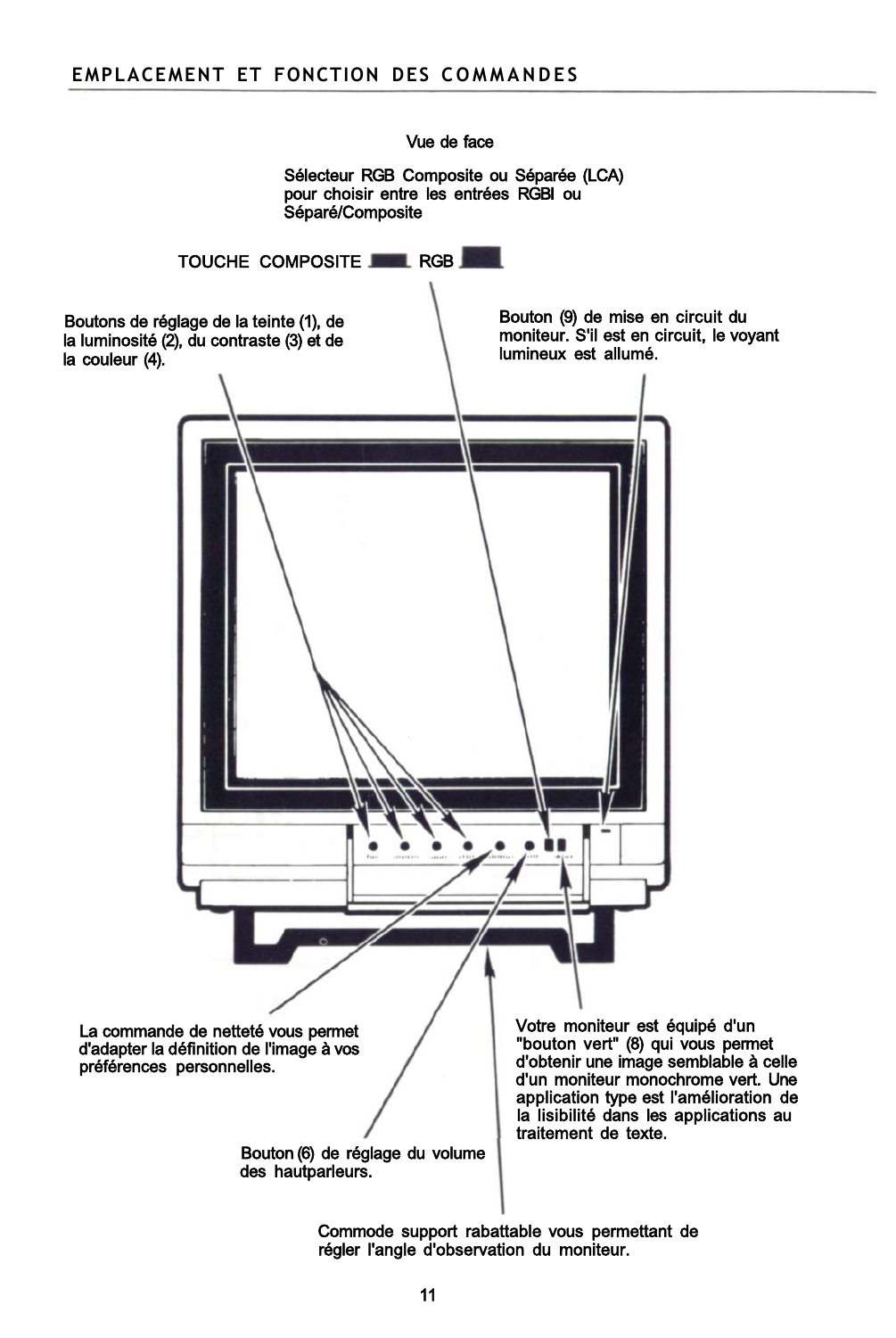#### **Vue de l'arrière**

**(6) touche VCR-Si votre moniteur vous sert à visualiser les images de votre magnétoscope, de votre lecteur de vidéodisques ou de votre caméra électronique, pressez cette touche pour adapter ses circuits à cette application.** 

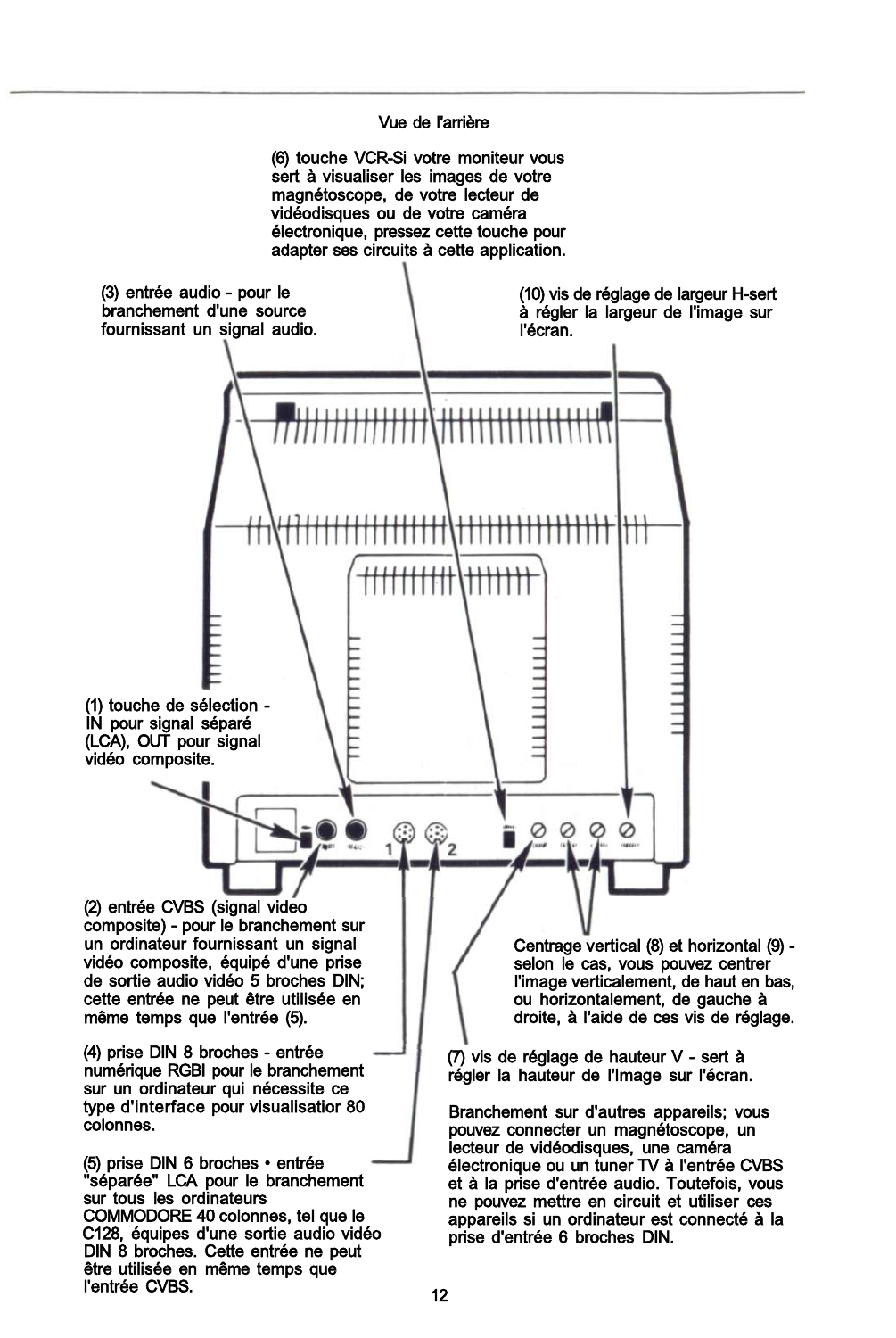#### **Prises DIN 8 broches et 6 broches**

#### **SPECIFICATION DU BROCHAGE**

| <b>BROCHE No.</b> | <b>SIGNAL D'ENTREE</b><br><b>NUMERIQUE RGBI</b><br>8 BROCHES | <b>SIGNAL SEPARE</b><br>(LCA)<br>6 BROCHES | $\overline{5}$<br>4<br>$\theta$        |
|-------------------|--------------------------------------------------------------|--------------------------------------------|----------------------------------------|
|                   | non connectée                                                | non utilisée                               |                                        |
| 2                 | rouge                                                        | audio                                      |                                        |
| 3                 | vert                                                         | terre                                      | <b>ENTREE RGBI</b><br><b>NUMERIQUE</b> |
| 4                 | bleu                                                         | chroma                                     |                                        |
| 5                 | intensité                                                    | non utilisée                               |                                        |
| 6                 | terre                                                        | luminance                                  | 6                                      |
| 7                 | sync. horiz.                                                 |                                            |                                        |
| 8                 | sync. vert.                                                  |                                            | <b>ENTREE SEPAREE</b><br>(LCA)         |

Si vous utilisez ces prises, mettez le sélecteur RGB/Composite en position appropriée avant de connecter les appareils.

# **ATTENTION:**

Ce moniteur fonctionne sur des fréquences radio-électriques et il en produit. S'il n'est pas mis en place et utilisé correctement, c'est-à-dire de manière strictement conforme aux instructions du fabricant, il peut parasiter les récepteurs radio et téléviseurs. Il a été soumis à des tests d'homologation et constaté conforme aux tolérances pour matériel informatique Classe B, suivant les spécifications du sous-chapitre J ou du chapitre 15 des règlements de la FCC, qui sont conçus pour assurer aux installations domestiques une protection raisonnable contre le parasitage. Il n'est toutefois pas garanti qu'une installation particulière ne produira pas de parasitage. S'il y a effectivement parasitage de récepteurs de radio ou de télévision, ce que l'on peut déterminer en mettant l'appareil en et hors circuit, il est recommandé à l'utilisateur de tenter d'y remédier par une ou plusieurs des mesures suivantes:

...réorienter l'antenne de réception

...déplacer l'ordinateur par rapport au récepteur

...éloigner l'ordinateur de récepteur

...brancher l'ordinateur sur une prise différente de manière que l'ordinateur et le récepteur soient sur des circuits différents.

L'utilisateur aura intérêt, le cas échéant, à consulter le revendeur ou un technicien en radio/télévision expérimenté. Il aura également intérêt à lire l'opuscule suivant rédigé par la Federal Communications Commission:"HowTo identfy and Resolve Radio-TV Interference Problems" (Comment cerner et résoudre problèmes de parasitage radio et TV.). On peut ce procurer cet opuscule auprès de 1'US Government Printing Office, Washington D.C., 20402, Stock No. 004-000-00345-4.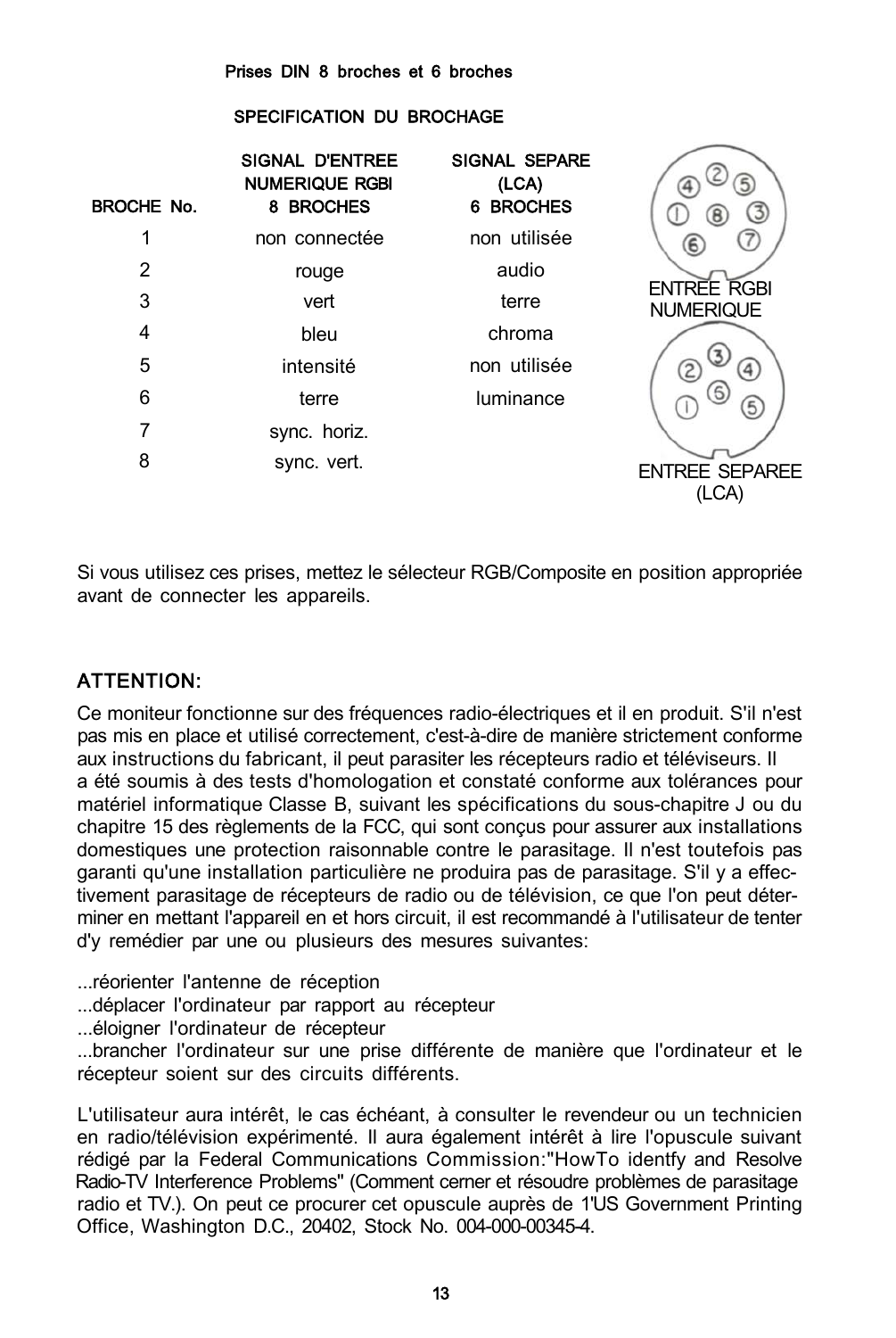# **CARACTERISTIQUES TECHNIQUES**

| Type de tube-image                 | 13" (dimension diagonale)                                                                                                                                                                                               |
|------------------------------------|-------------------------------------------------------------------------------------------------------------------------------------------------------------------------------------------------------------------------|
| Angle de déviation                 | $90^{\circ}$                                                                                                                                                                                                            |
| Signal d'entrée vidéo              | Vidéo composite, 1Vcc, synchronisation négative,<br>connection type phono<br>Vidéo numérique niveau TTL, synchronisation horizon-<br>tale et synchronisation verticale séparées.<br>Séparé (LCA) Luminance/Chroma/Audio |
| Résolution horizontale             | 640 points (RGB)                                                                                                                                                                                                        |
| Champ de caractères                | 25 lignes de 80 caractères (2000 autotal) avec sortie<br>80 colonnes.<br>25 lignes de 40 caractères (1000 au total) avec signal<br>de sortie composite et séparé.                                                       |
| Niveau d'entrée audio              | jusque 150 mV, connecteur type phono                                                                                                                                                                                    |
| Niveau de sortie audio             | jusque 1 W - distorsion de 5%                                                                                                                                                                                           |
| Alimentation                       | $120\sqrt{a} \pm 10\% - 50-60$ Hz                                                                                                                                                                                       |
| Consommation                       | 75W maxi                                                                                                                                                                                                                |
| Dimensions $(h \times   \times p)$ | 320 x 350 x 387 mm                                                                                                                                                                                                      |

Notre politique étant d'améliorer continuellement nos produits, les caractéristiques ci-dessus sont susceptibles d'être modifiées, sans préavis.

# **MESURES DE SECURITE**

- A. Ne placez pas sur le coffret du moniteur d'objets susceptibles de tomber dans des ouvertures ou de les recouvrir et d'empêcher ainsi le refroidissement des circuits électroniques.
- B. Pour réduire les risques d'incendie ou de décharge électrique, n'exposez jamais le moniteur à la pluie ni à une humidité excessive.
- C. Ne placez pas votre moniteur en des endroits où son écran peut être exposé directement à la lumière du soleil ou à un éclairage intense.
- D. Si nécessaire, nettoyez le coffret avec un chiffon humide. N'employeJ-que des détorgents doux. N'employez pas de produits à base d'alcool ni d'ammoniaque.
- E. Débranchez le cordon d'alimentation de la prise secteur, si le moniteur doit rester inutilisé pendant une période prolongée.

# **ENTRETIEN PAR L'UTILISATEUR**

Le coffret du moniteur ne contient pas de composants pouvant être remplacés par l'utilisateur. N'essayez pas d'enlever le panneau arrière du coffret. Vous risqueriez de recevoir une décharge électrique.